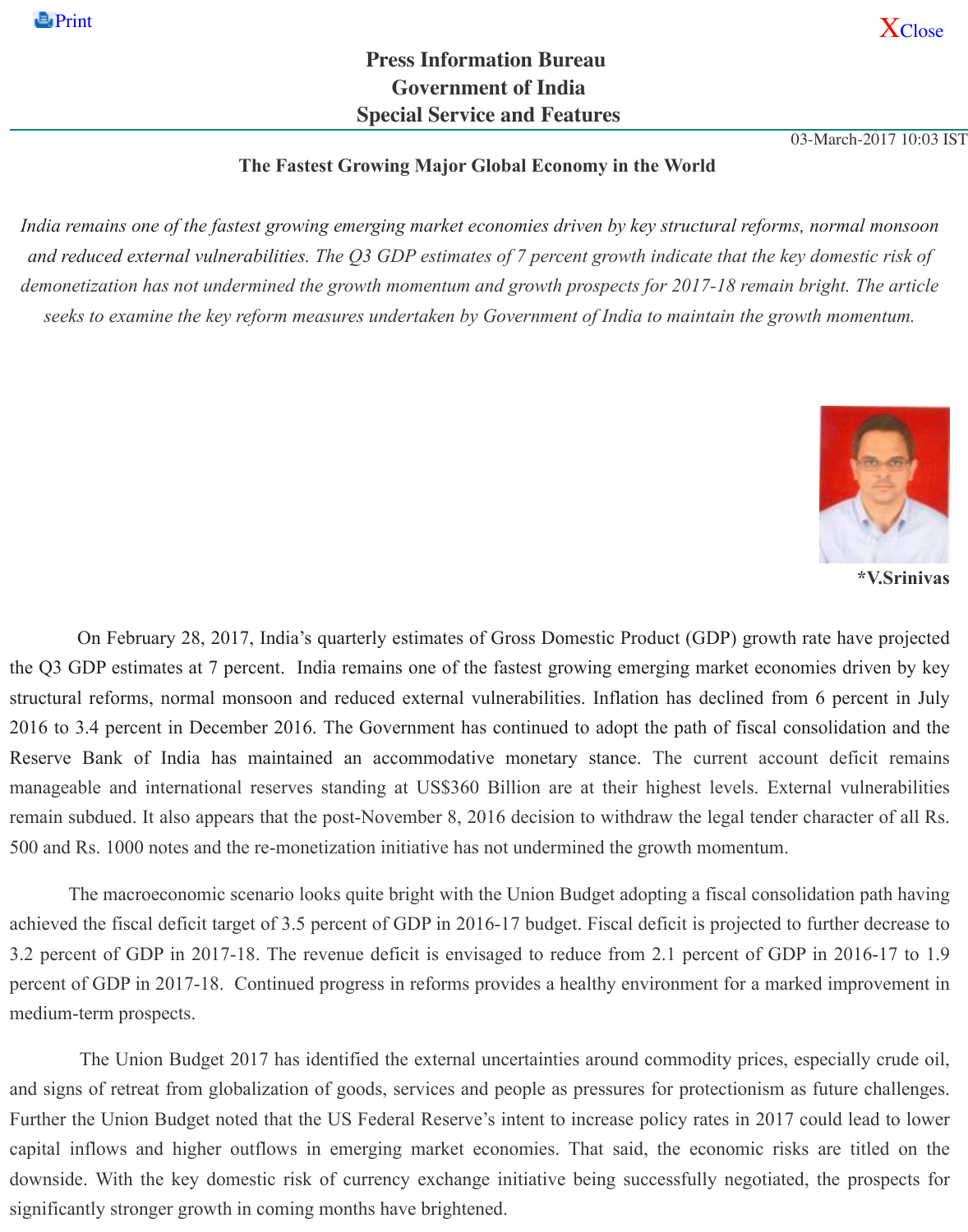The transformational reforms launched by Government in 2016 include the passage of the Constitution Amendment Bill for GST and the progress in its introduction, demonetization of high denomination notes, enactment of an insolvency and bankruptcy code, amendment to the RBI Act for inflation targeting, enactment of the Aadhar bill for disbursement of financial subsidies and benefits. Further the Union Budget has made major reforms in merger of the Railway budget with the Union budget and the removal of plan and non-plan classification to facilitate a holistic view of all allocations for sectors and ministries.

 Demonetization is likely to have significant long-term benefits. These include increased flow of financial savings, greater formalization of the economy, greater digitization and transparency. The surplus liquidity in the banking system will lower borrowing costs and increase the access to credit. Stringent efforts are being made to clamp down on illicit financial flows. The availability of cash has been quickly restored with prudent monitoring of the pace of re-monetization of the currency counters.

 Astute food management and price monitoring by the Government has helped to contain inflation. A number of measures have been taken by Government to control inflation and restore price stability. The steps taken include, increased allocations for the price stabilization fund, creation of buffer stock of pulses, announcement of higher MSPs to incentivize production, imposition of export duties and reduction of import duties on certain commodities.

 In 2016, amongst the significant steps for monetary management and financial intermediation is the amendment in RBI Act. This amendment provides for an inflation target to be set by Government in consultation with the Reserve Bank of India once every 5 years. It also provides for a statutory base for constitution of an empowered monetary policy committee (MPC). The Government has fixed an inflation target of 4 percent with a tolerance level of +/- 2 percent for the period 2016-2021. The RBI has maintained an accommodative policy stance, which is duly reflected in the money markets.

 The performance of the banking sector continues to remain subdued. The asset quality of banks has deteriorated further with non-performing assets ratio of scheduled commercial banks increased to 9.1 percent. Credit growth to industrial sector remains persistently below 1 percent and non-food credit growth has remained sluggish. The Government has given a strong policy push for cleaning up bank balance sheets by the new bankruptcy code. That said, there remain elevated corporate sector risks and heightened levels of non-performing assets in public sector banks continue to pose risks to banks' soundness.

 The Union Budget has reiterated its deep commitment to fiscal consolidation. Such a commitment is critical for lowering the cost of credit to private sector and help price stability. The fiscal consolidation strategy envisaged further subsidy reforms. Significant efforts in this direction have been made with the oil subsidies and Aadhar linkages for better targeting of subsidies. There has been considerable progress on structural reforms with continued efforts to reduce poverty, increase financial inclusion and further trade liberalization.

 To conclude it can be said that the Indian economy is growing strongly and remains a bright spot in the global landscape. The prospects for the Indian economy for the year 2017-18 are expected to get a boost from the accommodative monetary policy stance and the unleashing of domestic trade and consumption as the economy gets remonetized to the required levels.